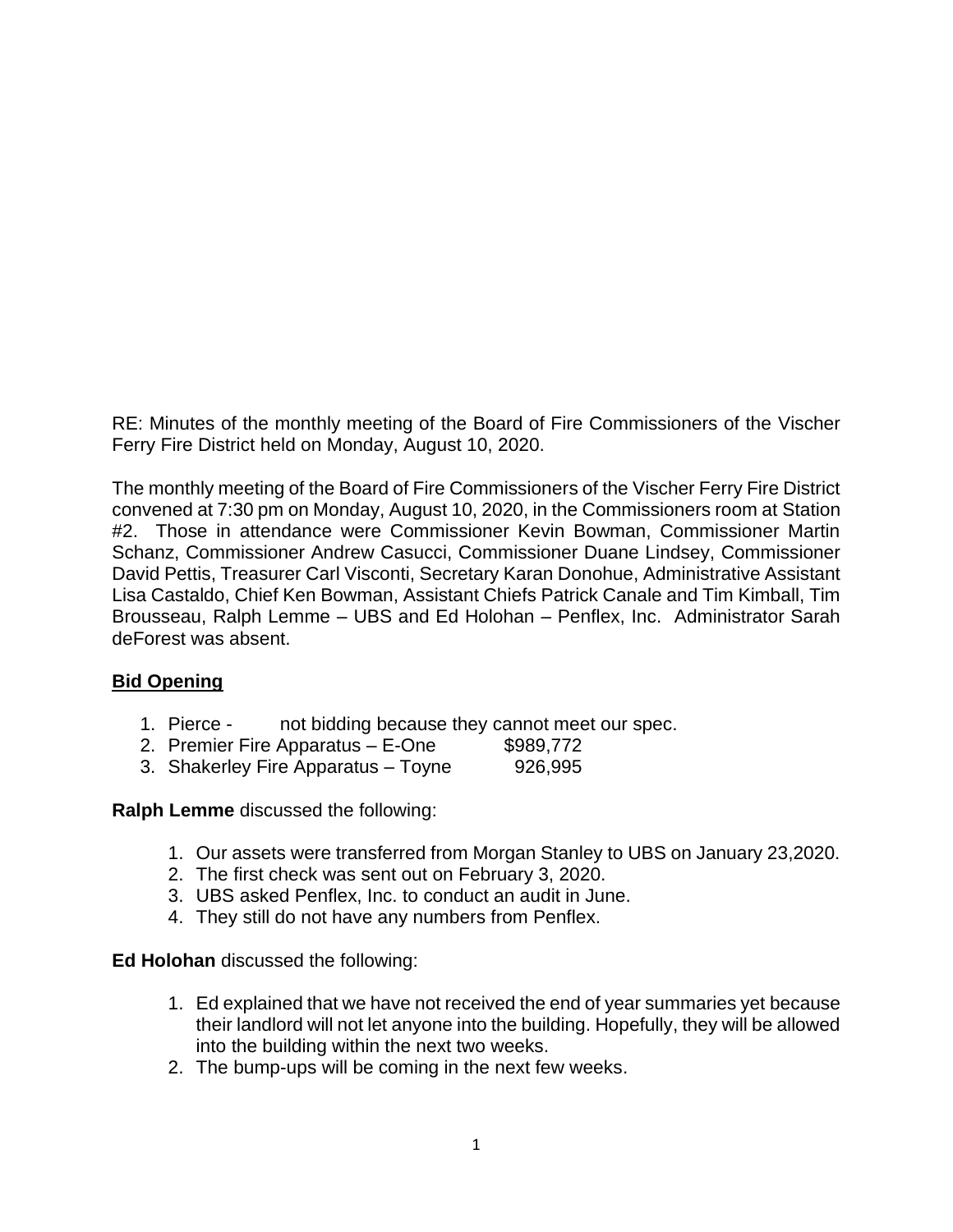3. Penflex sent UBS a directive to pay members. UBS needed verbal confirmation. UBS was unable to talk to anyone directly.

Commissioner Bowman directed Mr. Holohan to have the summaries to us within the week.

# **Bills**

1. A listing of transactions numbered 14125 through 14169, totaling \$16,204.17, was presented to the Board.

Commissioner Pettis made a motion to pay the bills. Commissioner Lindsey seconded the motion. The motion was carried unanimously.

### **Old Business**

- 1. The boat trailer markers are here.
- 2. We will receive the grant check for the boat launch on August  $17<sup>th</sup>$ .

Commissioner Schanz made a motion to approve the minutes. Commissioner Pettis seconded the motion. The motion was carried unanimously.

### **Treasurer's Report**

- 1. Bank statements, account reconciliations and check images for July 2020 and the listing of transactions approved and paid in July 2020 were given to Commissioner Casucci for verification.
- 2. Bank statements, account reconciliations and check images for June 2020 were returned to the Treasurer.
- 3. The tax cap for 2021 is \$1,000,000. The levy is increased by about 4%.

Commissioner Lindsey made a motion to accept the Treasurer's report. Commissioner Pettis seconded the motion. The motion was carried unanimously.

## **Chief's Report**

- 1. Commissioner Lindsey made a motion to approve Tyler Clark for membership into the Vischer Ferry Fire Company. Commissioner Schanz seconded the motion. The motion was carried unanimously.
- 2. Commissioner Schanz made a motion to approve Mark Hines and Jay Honsinger to take the IFO/BEFO online course September through December @ \$40 each for a total of \$80. Commissioner Lindsey seconded the motion. The motion was carried unanimously.
- 3. Commissioner Schanz made a motion to purchase three (3) SEEK Thermal Imaging cameras from MES @ \$ 499.99 each for a total of \$1,500. Commissioner Pettis seconded the motion. The motion was carried unanimously.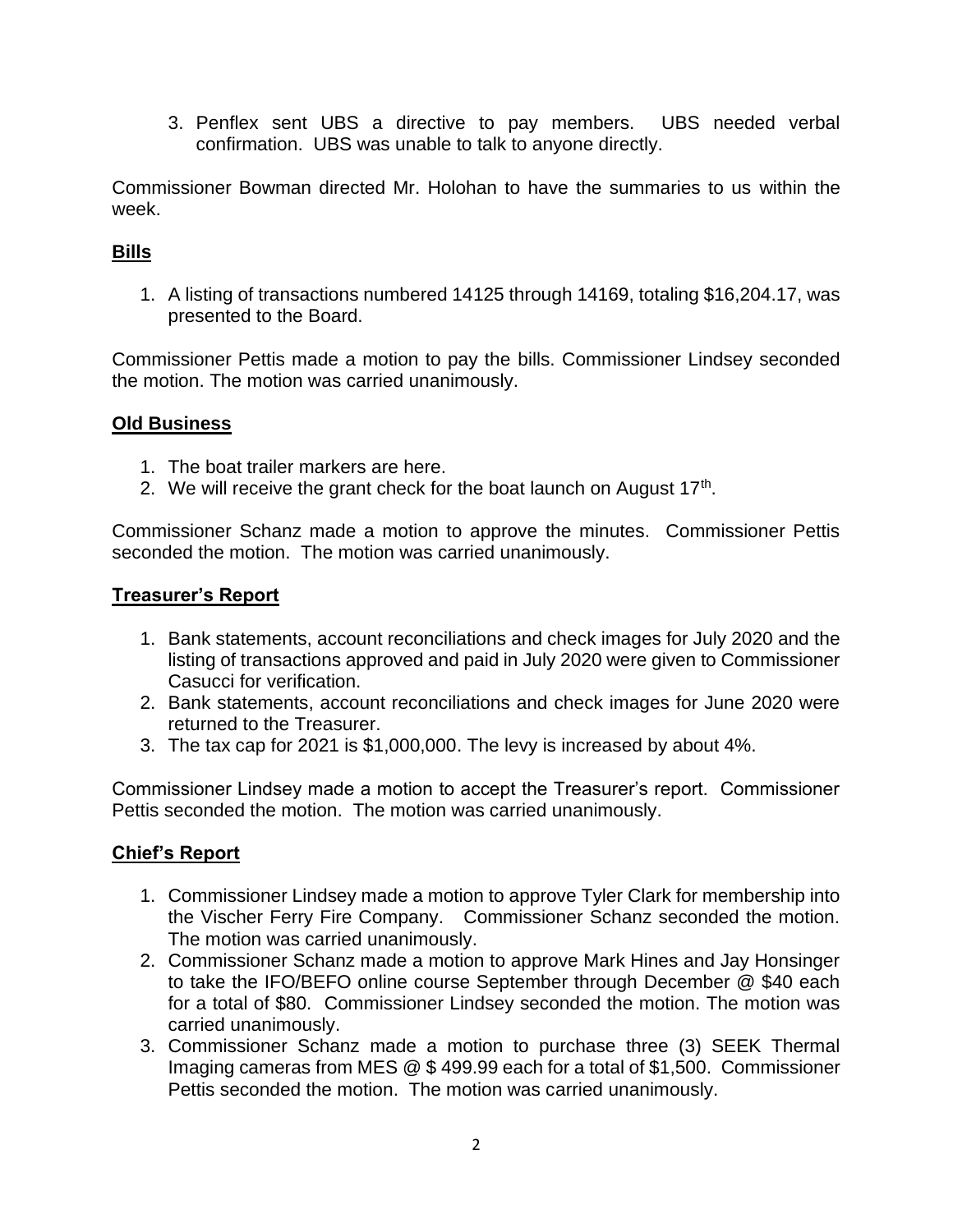4. Commissioner Lindsey made a motion to approve one ETA to support an IFO class at the training center on October 19<sup>th</sup>.

## **Administrator's Report**

No report

## **Administrator's Assistant Report**

- 1. The Red Cross blood drive will be September 3, 2020.
- 2. Commissioner Schanz made a motion to purchase a fireproof safe from Amazon for \$1,337. Commissioner Pettis seconded the motion. The motion was carried unanimously.
- 3. The remainder of the report is attached to the minutes.

## **New Business**

- 1. Received from UBS:
	- a. Client statement for July 2020
	- b. Transactions confirmations
- 2. Letter of credit from TD Bank
- 3. Received the affidavit for the legal notice for bidding the new truck.
- 4. Received a policy amendment from Utica National for the rubber raft and the UTV.
- 5. Received a notice for a Worker Comp audit that both the Vischer Ferry Fire Department and the Vischer Ferry Fire Company have the same tax ID number. There is no such entity as the Vischer Ferry Fire Department.

## **Miscellaneous**

- 1. The paperwork for ETA-622 was sent to Fire Tech. It will be listed for \$70,000 and only hard suction, porta-tank and deck gun go with it.
- 2. The TVs will be mounted on Wednesday night.
- 3. There are 6 pails of foam in the inventory. We will research different vendors.
- 4. Commissioner Pettis will contact landscapers to complete the parking lot at Station #1.
- 5. We will look into sectioning the parking lot at Station #2 for sealing and/or repaving.
- 6. The fascia at Station #3 will be repaired by Consolidated Construction.

## **Recess**

Commissioner Casucci made a motion to recess until Monday, August 24 at 7:00 in the Commissioners' room at Station #2. Commissioner Pettis seconded the motion. The motion was carried unanimously. The meeting was recessed at 9:00.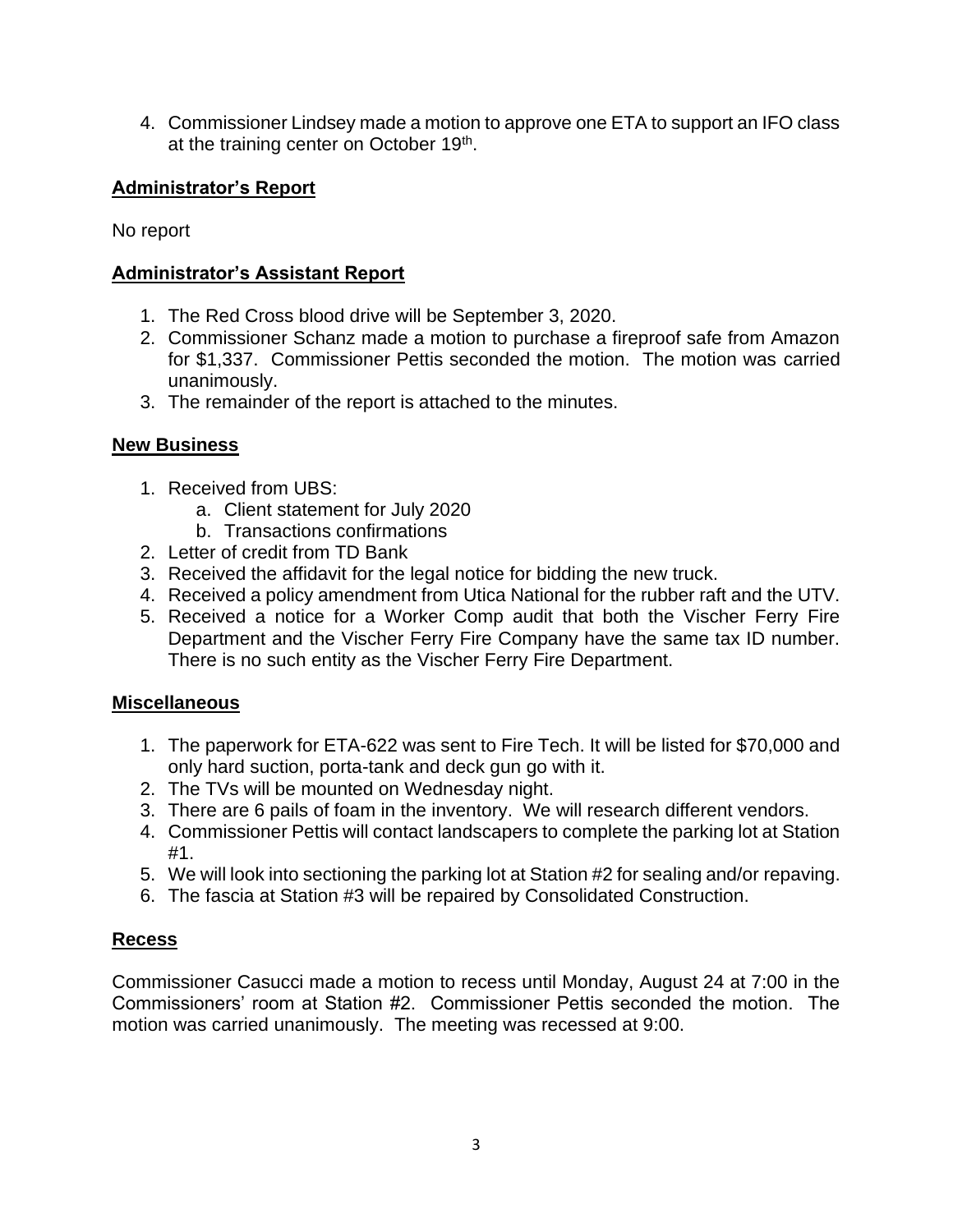### **Reconvene**

The August 10, 2020 meeting of the Board of Fire Commissioners of the Vischer Ferry Fire District reconvened on August 24, 2020 at 7:00 pm in the Commissioners' room at Station #2. Those in attendance were Commissioner Bowman, Commissioner Schanz, Commissioner Casucci, Commissioner Lindsey, Commissioner Pettis, Treasurer Visconti, Secretary Donohue, Administrative Assistant Lisa Castaldo and Chief Bowman.

- 1. Holy Shed, a company from Oregon, has expressed an interest in ETA-622 and will be coming for an inspection.
- 2. There was discussion on the truck specs. Attorney Hannigan expressed his thoughts and concerns. Commissioner Schanz will meet with the truck committee for discussion on these concerns and then discuss them with E-one and Toyne. We will speak with Fire and Marine as soon as a vendor is chosen and a list of equipment has been compiled. They will then set a price for the cabinets. The bid will be awarded at the September  $14<sup>th</sup>$  meeting.
- 3. Received a check (#687642), for \$50,200, from the Dormitory Authority State of New York for the boat launch.

### **Budget Workshop**

Treasurer Visconti handed out a 2021 appropriations worksheet – operations for discussion. A copy of the results is attached.

#### **Executive Session**

Commissioner Schanz made a motion to go into Executive Session to discuss collective negotiations pursuant to article fourteen of the civil service law. Commissioner Casucci seconded the motion. The motion was carried unanimously.

Commissioner Lindsey made a motion to come out of Executive Session. Commissioner Pettis seconded the motion. The motion was carried unanimously.

- 1. Commissioner Lindsey made a motion to accept Ralph Lemme's UBS recommendation. Commissioner Pettis seconded the motion. The motion was carried unanimously.
- 2. Received two quotes for the kitchen fire suppression system and replacing one condemned fire extinguisher:
	- a. Sanders Fire & Safety **\$2,466**
	- b. Tri-County Fire Extinguishers 1,239

Commissioner Schanz made a motion to hire Tri-County Fire Extinguishers for \$1,239 for replacing the kitchen fire suppression system and the condemned 20# ABC extinguisher at Station #1. Commissioner Casucci seconded the motion. The motion was carried unanimously.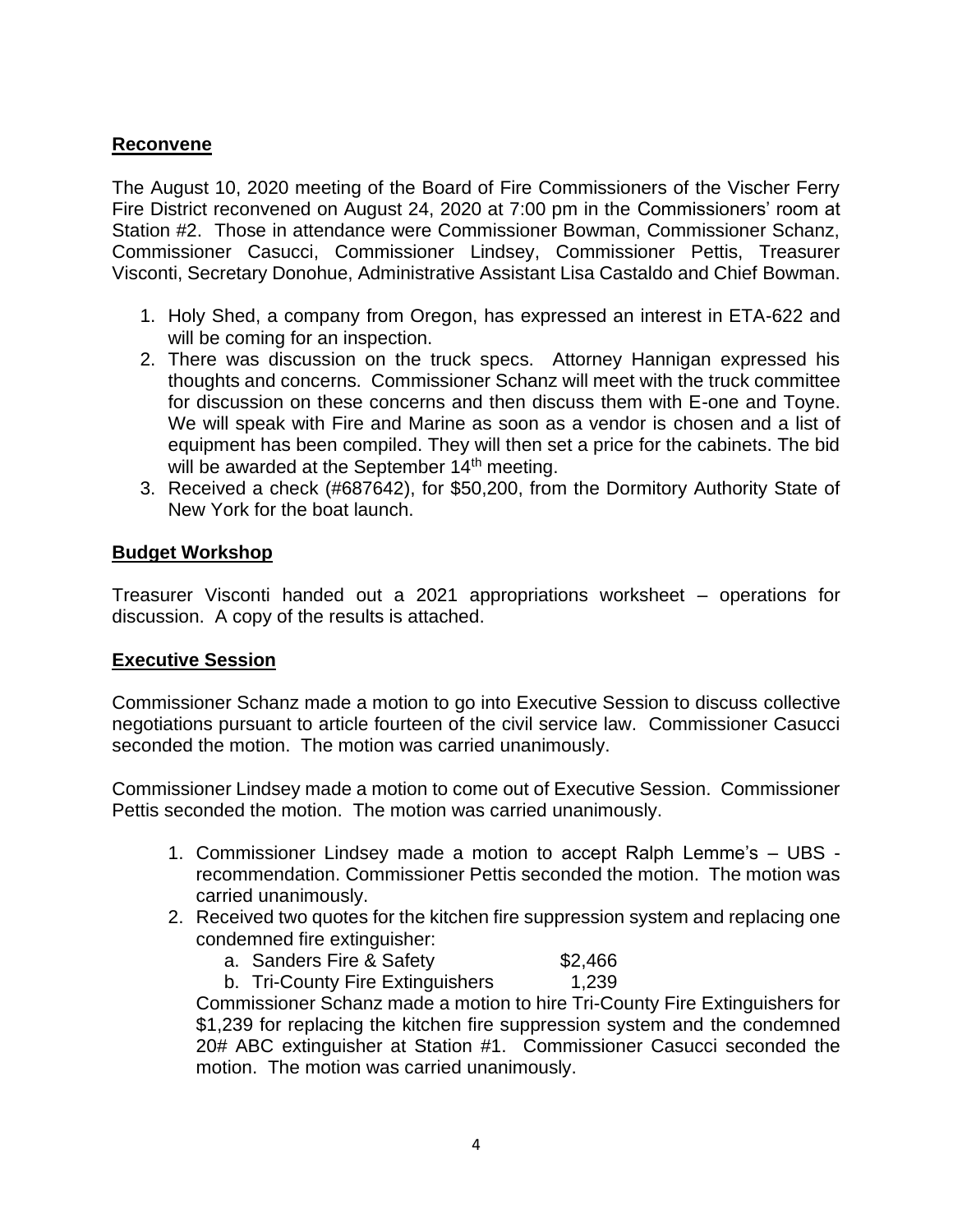- 3. Received two quotes for foam:
	- a. Har Rob \$119
	- b. Jerome 75

Commissioner Schanz made a motion to purchase twenty (20) 5-gallon pails of foam from Jerome for \$75 each for a total of \$1,500. Commissioner Pettis seconded the motion. The motion was carried unanimously. The Administrative Assistant will check into shipping costs.

### **Recess**

Commissioner Casucci made a motion to recess until Monday, August 31, 2020 at 7:30 pm in the Commissioners' room at Station #2. Commissioner Lindsey seconded the motion. The motion was carried unanimously. The meeting was recessed at 9:40 pm.

#### **Reconvene**

The August 10,2020 meeting of the Board of Fire Commissioners was reconvened on Monday August 31, 2020 at 7:30 pm in the Commissioners' room at Station #2. Those in attendance were Commissioner Bowman, Commissioner Schanz, Commissioner Casucci, Commissioner Lindsey, Commissioner Pettis, Treasurer Carl Visconti, Secretary Karan Donohue, Administrative Assistant Lisa Castaldo and Mark Burroughs.

- 1. There was a discussion on the firefighters' room. The room will stay closed for the time being.
- 2. There was discussion on the truck bid. The committee recommended Toyne for \$926,925.00. Commissioner Lindsey made a motion to accept the bid from Toyne (VRS – Shakerley) to build the new truck for \$926,995, pending Attorney Hannigan's final recommendations. Commissioner Casucci seconded the motion. The motion was carried unanimously.
- 3. ETA-622 is still in service until we hear from Fire Tec that someone is interested in it.
- 4. Butler, Rowland, Mays has entered into a contract with a site engineering firm for Station #3. Attorney Hannigan will start the bonding process.
- 5. The light tower on ETA-625 has been repaired. Water was getting into the controllers
- 6. The ladder rack on ETA-625 has been repaired.
- 7. The Administrative Assistant will set up a time for Tri-County to inspect the stove at Station #1.
- 8. Davies Landscaping will be doing the finish work around the parking lot at Station #1 for \$1450.
- 9. The docks at the boat launch will be taken in at the end of October.